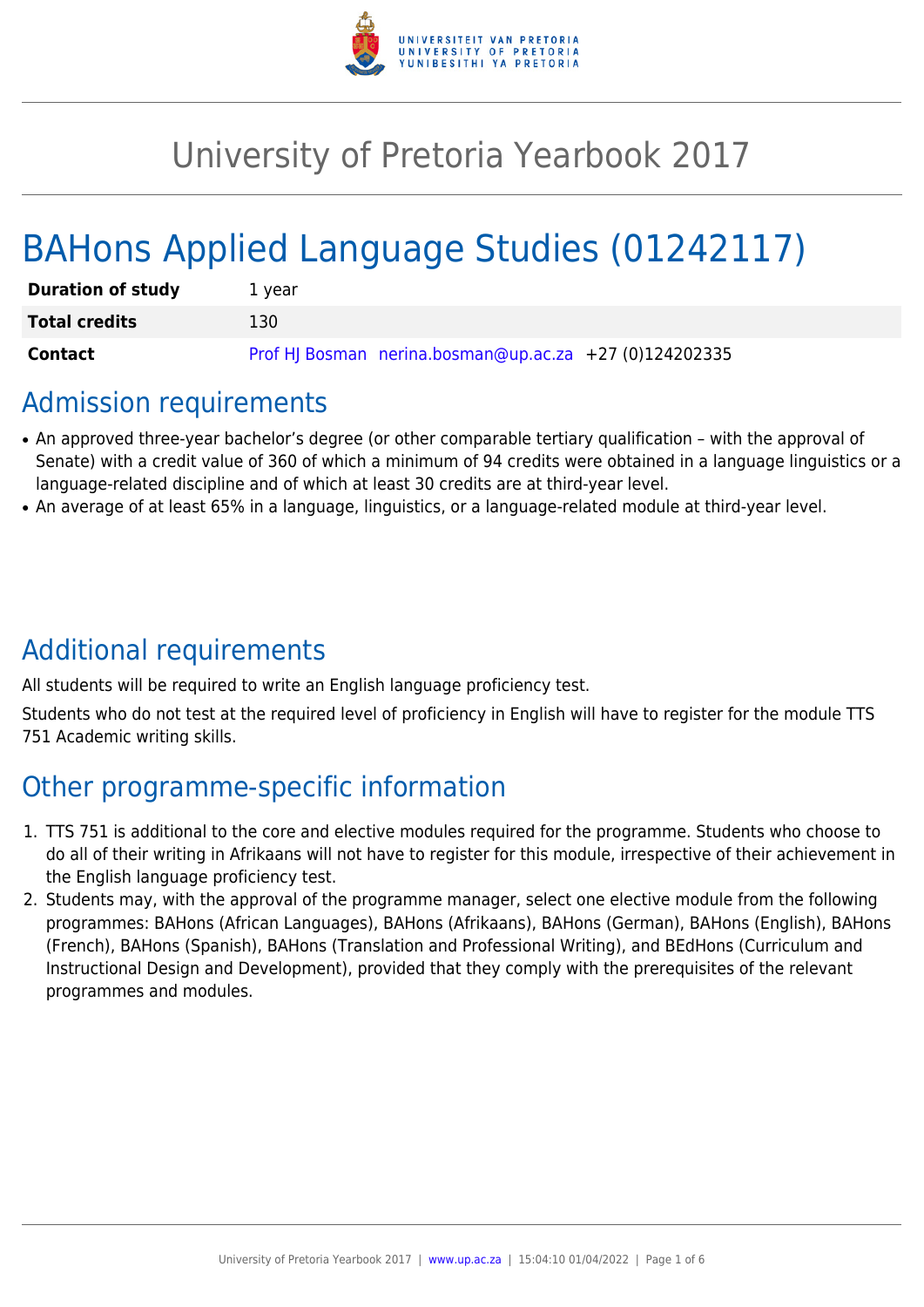

# Curriculum: Final year

# **Minimum credits: 130**

#### Elective modules

Choose modules to the value of 60 credits\*\*

#### **Note:**

\*\*Students may, with the approval of the programme manager, select one elective module from the following programmes: BAHons (African Languages), BAHons (Afrikaans), BAHons (German), BAHons (English), BAHons (French), BAHons (Spanish), BAHons (Translation and Professional Writing), and BEdHons (Curriculum and Instructional Design and Development), provided that they comply with the prerequisites of the relevant programmes and modules.

# **Core modules**

# **Introduction to linguistics 710 (LCC 710)**

| <b>Module credits</b>         | 20.00                                      |
|-------------------------------|--------------------------------------------|
| <b>Prerequisites</b>          | No prerequisites.                          |
| <b>Contact time</b>           | 2 lectures per week                        |
| <b>Language of tuition</b>    | Separate classes for Afrikaans and English |
| <b>Academic organisation</b>  | Afrikaans                                  |
| <b>Period of presentation</b> | Year                                       |

#### **Module content**

The nature of human language, language knowledge, grammatical and pragmatic competence; language use, language acquisition and language change; components of grammar; analytical and descriptive concepts and techniques.

## **Theory of second language acquisition 712 (LCC 712)**

| <b>Module credits</b>         | 20.00                                      |
|-------------------------------|--------------------------------------------|
| <b>Prerequisites</b>          | No prerequisites.                          |
| <b>Contact time</b>           | 1 lecture per week                         |
| <b>Language of tuition</b>    | Separate classes for Afrikaans and English |
| <b>Academic organisation</b>  | Afrikaans                                  |
| <b>Period of presentation</b> | Year                                       |

#### **Module content**

Definition of the problem: the need for a theory of SLA; the theoretical framework: the nature of language knowledge, the nature of the human verbal communication process, dimensions of academic literacy, the needs of second language learners in SA, the goals of language learning; the difference between L1, L2 and L3 learning; SLA processes; nature of human learning; the nature of language learning; the factors which have an effect on language learning; the socio-cultural context of language learning; the language political context of language learning); the role of the L1 in L2 learning.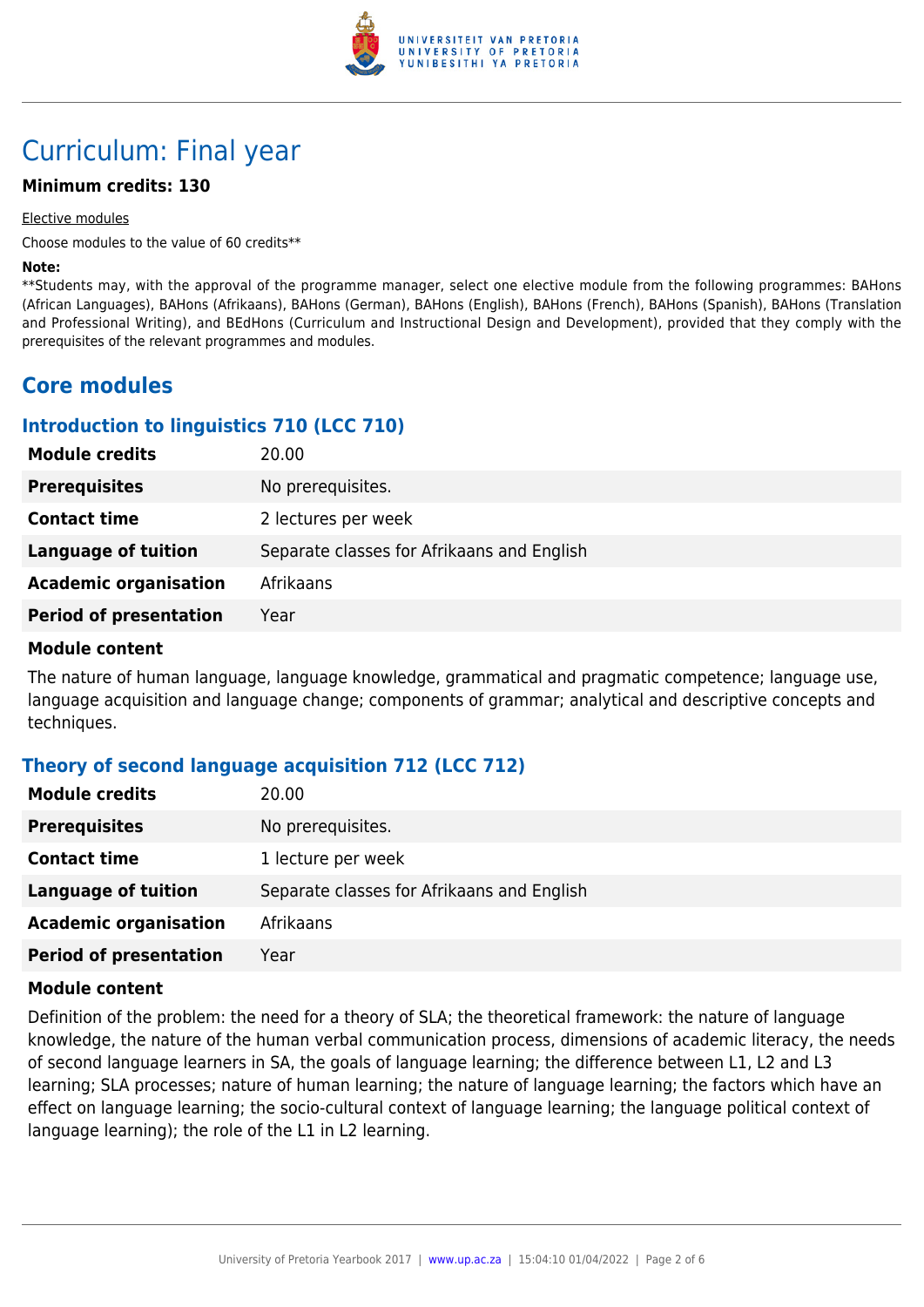

# **Research report 732 (LCC 732)**

| <b>Module credits</b>         | 30.00                                      |
|-------------------------------|--------------------------------------------|
| <b>Prerequisites</b>          | No prerequisites.                          |
| <b>Language of tuition</b>    | Separate classes for Afrikaans and English |
| <b>Academic organisation</b>  | Afrikaans                                  |
| <b>Period of presentation</b> | Year                                       |

#### **Module content**

Part 1 – Theoretical basis: The concepts "science" and "research"; the relationship "theory", "research", "application", forms of research (inter alia descriptive, empirical, applied); the research process (from research proposal to research report: identification and formulation of the problem, development of hypotheses, data collection and interpretation, etc); the use of the computer in research.

Part 2 – Application: A limited research project in which the principles of research methodology are applied. A candidate must submit the topic and format to the head of department or his/her representative for approval.

# **Elective modules**

# **Redaksionele versorging 767 (AFR 767)**

| <b>Module credits</b>         | 20.00                            |
|-------------------------------|----------------------------------|
| <b>Prerequisites</b>          | No prerequisites.                |
| <b>Contact time</b>           | 1 lecture per week               |
| <b>Language of tuition</b>    | Module is presented in Afrikaans |
| <b>Academic organisation</b>  | African Languages                |
| <b>Period of presentation</b> | Semester 1                       |

#### **Module content**

Taal-, teks- en manuskripversorging in Afrikaans, met spesifieke aandag aan korrekte taal- en leestekengebruik; teksstruktuur en argumentasie; beoordeling van feitelike korrektheid en gepastheid van inligting en taalregister; skryf vir verskillende teikengroepe; bibliografiese versorging; redaksionele vaardighede (gebruik van stylblad, toepas van weergawebestuur, skakeling met skrywers); bepaling van status van bronne; proefleeswerk; vertaling; beoordeling van teksekwivalensie.

# **Teaching of African languages 757 (AFT 757)**

| <b>Module credits</b>         | 20.00                                            |
|-------------------------------|--------------------------------------------------|
| <b>Prerequisites</b>          | No prerequisites.                                |
| <b>Contact time</b>           | 1 lecture per week                               |
| <b>Language of tuition</b>    | Module presented in English and African Language |
| <b>Academic organisation</b>  | African Languages                                |
| <b>Period of presentation</b> | Semester 1 or Semester 2                         |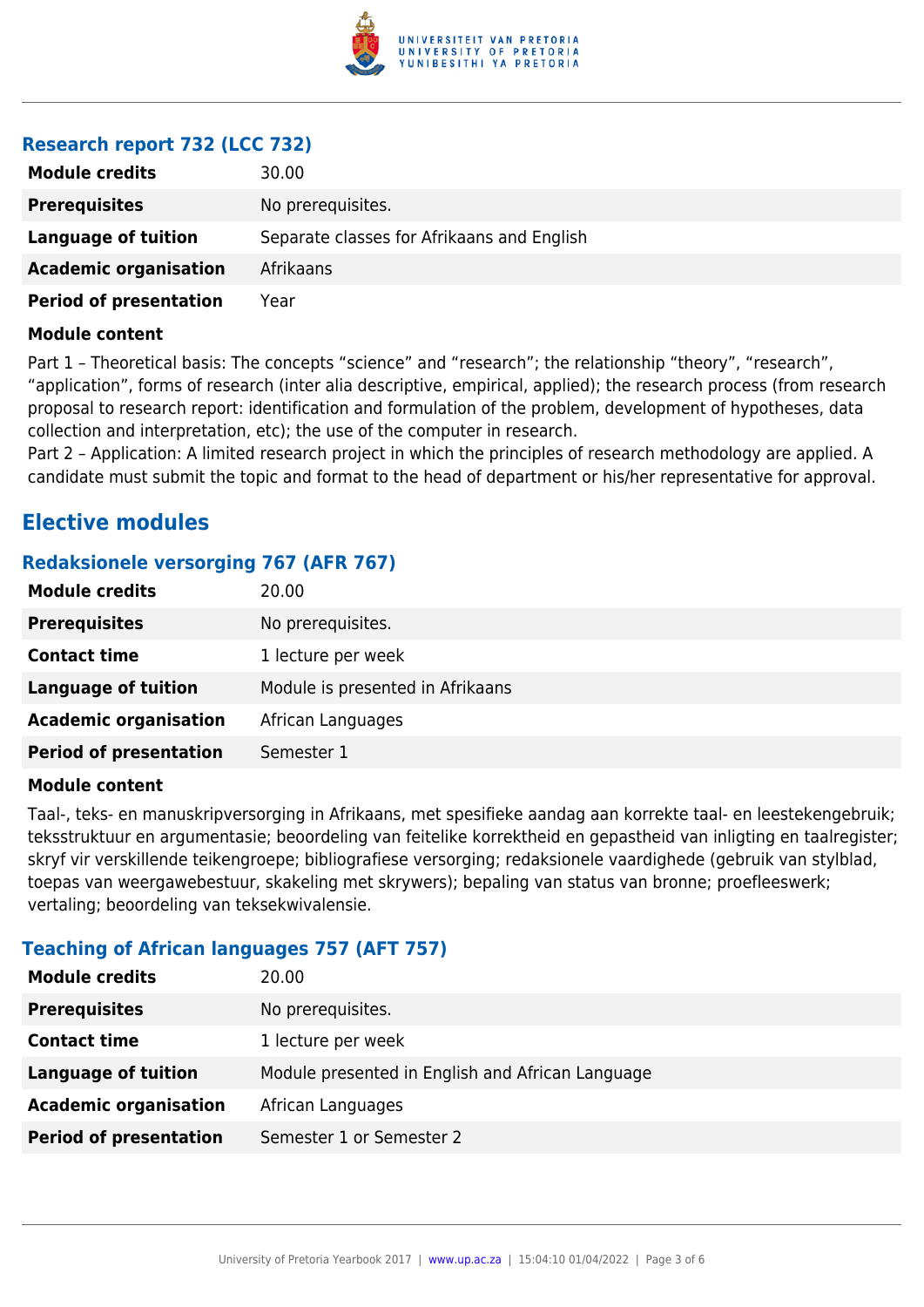

## **Module content**

An overview of the theories on the teaching of African languages as home, first or second additional languages. The implication of OBE for the teaching of African languages. Emphasis is placed on the importance of the usage and development of relevant terminology.

# **Advanced copy-editing: African languages 758 (AFT 758)**

| <b>Module credits</b>         | 20.00                          |
|-------------------------------|--------------------------------|
| <b>Prerequisites</b>          | No prerequisites.              |
| <b>Contact time</b>           | 1 lecture per week             |
| <b>Language of tuition</b>    | Module is presented in English |
| <b>Academic organisation</b>  | African Languages              |
| <b>Period of presentation</b> | Semester 1 or Semester 2       |

# **Module content**

Advanced copy-editing with specialisation in an African language – isiNdebele, isiZulu, Sepedi or Setswana. The module develops and refines language-editing skills further, using a variety of literary and other texts. Students are further familiarised with the grammar rules and current spelling rules of the four African languages concerned, namely isiZulu/isiNdebele/Sepedi or Setswana respectively, and are given ample opportunity to hone their editing skills by applying these rules to unedited texts in these languages.

# **Editing 777 (ENG 777)**

| <b>Module credits</b>         | 15.00                          |
|-------------------------------|--------------------------------|
| <b>Prerequisites</b>          | No prerequisites.              |
| <b>Contact time</b>           | 1 seminar per week             |
| <b>Language of tuition</b>    | Module is presented in English |
| <b>Academic organisation</b>  | English                        |
| <b>Period of presentation</b> | Semester 1                     |

## **Module content**

The module develops language-editing skills, using a variety of texts from different fields and of varying levels of complexity. Students edit texts to produce grammatical, idiomatic and logical English texts, taking into account peculiarities of South African English and local needs. They adjust work to meet the needs of a specified target audience. The principles of plain language editing are applied, in addition to strategies to overcome textual complexities for given target audiences, ranging from academics to neo-literates. A special focus is the editing of translations in the SA context.

# **Introduction to the politics of language 713 (LCC 713)**

| <b>Module credits</b>      | 20.00                                      |
|----------------------------|--------------------------------------------|
| <b>Prerequisites</b>       | No prerequisites.                          |
| <b>Contact time</b>        | 1 lecture per week                         |
| <b>Language of tuition</b> | Separate classes for Afrikaans and English |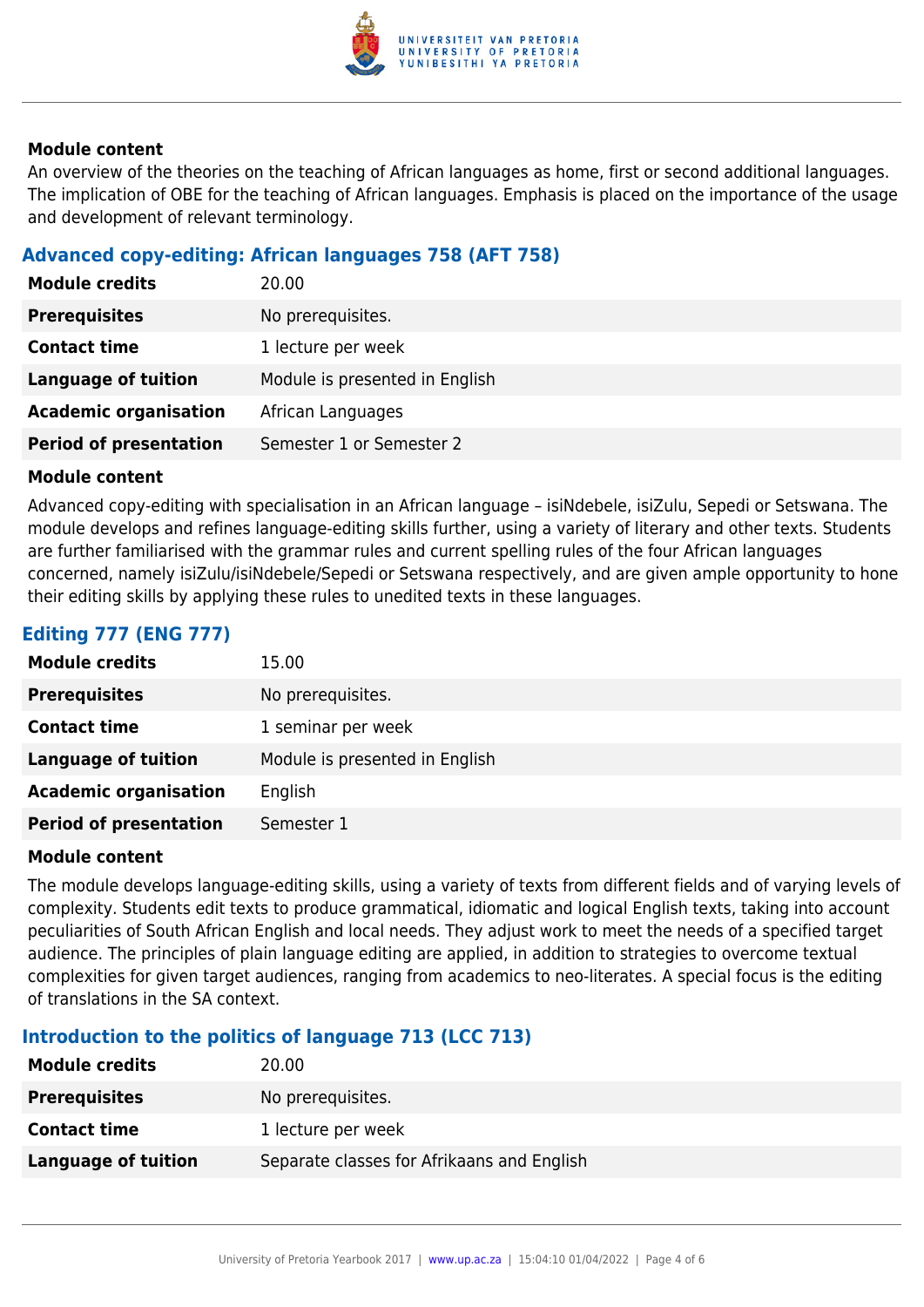

# **Academic organisation** Afrikaans

**Period of presentation** Year

#### **Module content**

The nature of language as macrophenomenon; multilingualism; the impact of industrialisation, urbanisation and globalisation on the lives of languages; language political phenomena: language shift, language attrition, language death, language maintenance, language revitalisation; language rights; the politics of language as area of study.

# **Introduction to sociolinguistics 738 (LCC 738)**

| <b>Module credits</b>         | 20.00                                      |
|-------------------------------|--------------------------------------------|
| <b>Prerequisites</b>          | No prerequisites.                          |
| <b>Contact time</b>           | 1 lecture per week                         |
| Language of tuition           | Afrikaans and English is used in one class |
| <b>Academic organisation</b>  | Afrikaans                                  |
| <b>Period of presentation</b> | Semester 2                                 |
|                               |                                            |

#### **Module content**

This module traces the development of sociolinguistics as a separate field of study within the broader field of linguistics. The innovative and important contribution of sociolinguistics to linguistics and applied language studies will be examined.

# **Terminology 710 (LEX 710)**

| <b>Module credits</b>         | 20.00                                      |
|-------------------------------|--------------------------------------------|
| <b>Prerequisites</b>          | No prerequisites.                          |
| <b>Contact time</b>           | 1 lecture per week                         |
| <b>Language of tuition</b>    | Afrikaans and English is used in one class |
| <b>Academic organisation</b>  | African Languages                          |
| <b>Period of presentation</b> | Semester 1                                 |

#### **Module content**

Introduction to basic terminological concepts; terminology and related disciplines; three dimensions of terminological theory; term formation: theory and practice; guidelines for the creation of terms; term excerption; the functional efficacy of terms; standardisation; terminology and coprora; compilation of a term list.

## **Teaching academic reading and writing 710 (ALL 710)**

| <b>Module credits</b>        | 20.00                          |
|------------------------------|--------------------------------|
| <b>Contact time</b>          | 1 lecture per week             |
| Language of tuition          | Module is presented in English |
| <b>Academic organisation</b> | Unit for Academic Literacy     |